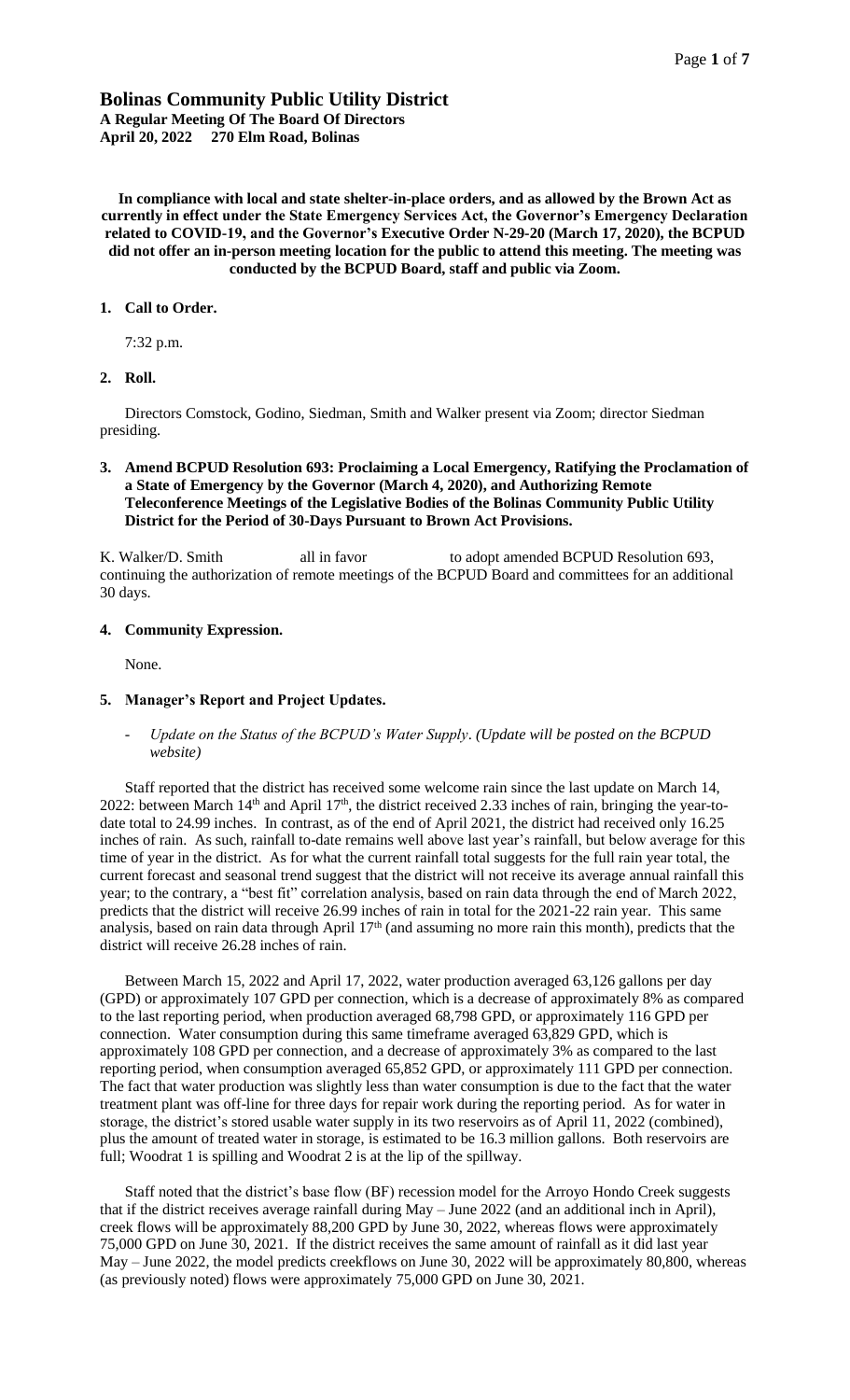Water consumption data in the binder for the Downtown area was up slightly as compared to this time last year, but still far below typical water consumption for this area of town at this time of year in past years (staff noted that water sales revenue also is down considerably this year as compared to last year and particularly so when compared to earlier years).

The district timely submitted its water license reports pertaining to its six licenses on April 1, 2022.

Staff reported that there has been a lot of regulatory activity at the state level regarding drought reporting and management including, but not limited to, a March 17<sup>th</sup> letter from State Water Resources Control Board ("SWRCB") to water systems to "Prepare for More Drought Impacts Due to Ongoing Drought Conditions"; a new form of SWRCB Drought Report modified to a monthly format (rather than weekly); an Executive Order from the Governor to bolster regional conservation efforts (limiting summer-time use and extending the request for 15% voluntary conservation); and Senate Bill 522, a new law that requires small water systems to develop Water Shortage Contingency Plans. Staff attended a webinar hosted by the SWRCB and Department of Water Resources ("DWR") enabling staff to learn more about the new law and requirements for the BCPUD, which will be effective as of July 1, 2023.

Staff noted that the Inverness Public Utility District has ("IPUD") issued a communication to its customers warning of an 84% drop in stream flows there between end of December 2021 and end of March 2022. Staff explained that the IPUD does not have any significant water storage (i.e., no reservoirs), so its water system is very responsive to current weather conditions. IPUD is advising customers to prepare for even tighter water use restrictions than last year.

The most recent Association of California Water Agencies ("ACWA") newsletter contains an interesting article about the Turlock Irrigation District implementing a project to cover a portion of its canal system with solar panels in an effort to generate power and also slow the rate of evaporation from the canals. A U.C. study projected that covering all of the 4,000 miles of California irrigation canals could save 63 billion gallons of water annually, which would be enough to irrigate 50,000 acres of farmland or supply 2 million residential customers.

Finally, staff plans to attend the upcoming Board of Directors meeting of the ACWA/Joint Powers Insurance Authority on May 2, 2022 in Sacramento.

#### *- Operations Update.*

Staff has not yet been able to close out the valve repair project on Brighton Avenue (near the intersection with Wharf, where the Stagecoach bus parks) pending a resolution of the paving restoration requirements. The Marin County Department of Public Works ("DPW") has marked quite a large area for paving and staff will be meeting with DPW personnel and the contractor next week to discuss the extent of paving.

The district currently is operating at about 50-75% staffing in the field with the Chief Operator out on medical leave until early in July. As such, the operators are focused on maintaining operations and pursuing certification opportunities. Even though the district is short-handed, the operations crew has continued its removal of invasive azolla from the surface of the Woodrat 1 Reservoir and it is nearly completely clear of the invasive weed; staff complimented the operators for their hard work in this regard.

The district is waiting for definitive word on the grant applications staff submitted for funding to install the treatment facilities for the two emergency groundwater wells and the steel pipeline replacement projects. Staff has had several conversations recently with engineers at the Department of Water Resources ("DWR") (who are evaluating the district's grant applications) and at the State Water Resources Control Board ("SWRCB")'s Division of Drinking Water ("DDW"). As it turns out, a new DDW District 25 has been created for Marin County water systems and new engineers have been assigned to the BCPUD. At this point in time, it seems clear that the district's pipeline replacement project is unlikely to get funded, but the DWR engineers are closely evaluating the emergency groundwater well applications.

As staff previously reported, the BCPUD has been randomly selected by the Environmental Protection Agency ("EPA") to participate in the Unregulated Contaminants Monitoring Rule (UCMR 5) for polyfluoroalkyl substances ("PFAS"). Staff therefore attended a 3 1/2 hour UCMR 5 "stakeholder" meeting on March 17, 2022. At this point in time, it appears that the BCPUD's water system will be sampled during calendar year 2023.

On the sewer side of operations, staff met recently with a potential engineer for the wet well rehabilitation project, Mark Wilson from Nute Engineering. Staff is now assembling information he requested about the district's collection system and pump station. Mark's initial tentative assessment following the site visit is that the wet well can be rehabilitated via a process that requires about 30 days to cure, so bypass pumping will need to be in place during that time, unfortunately. Based on lessons learned from prior experience with bypass pumping, staff will ensure it is sound-proofed to the maximum extent possible.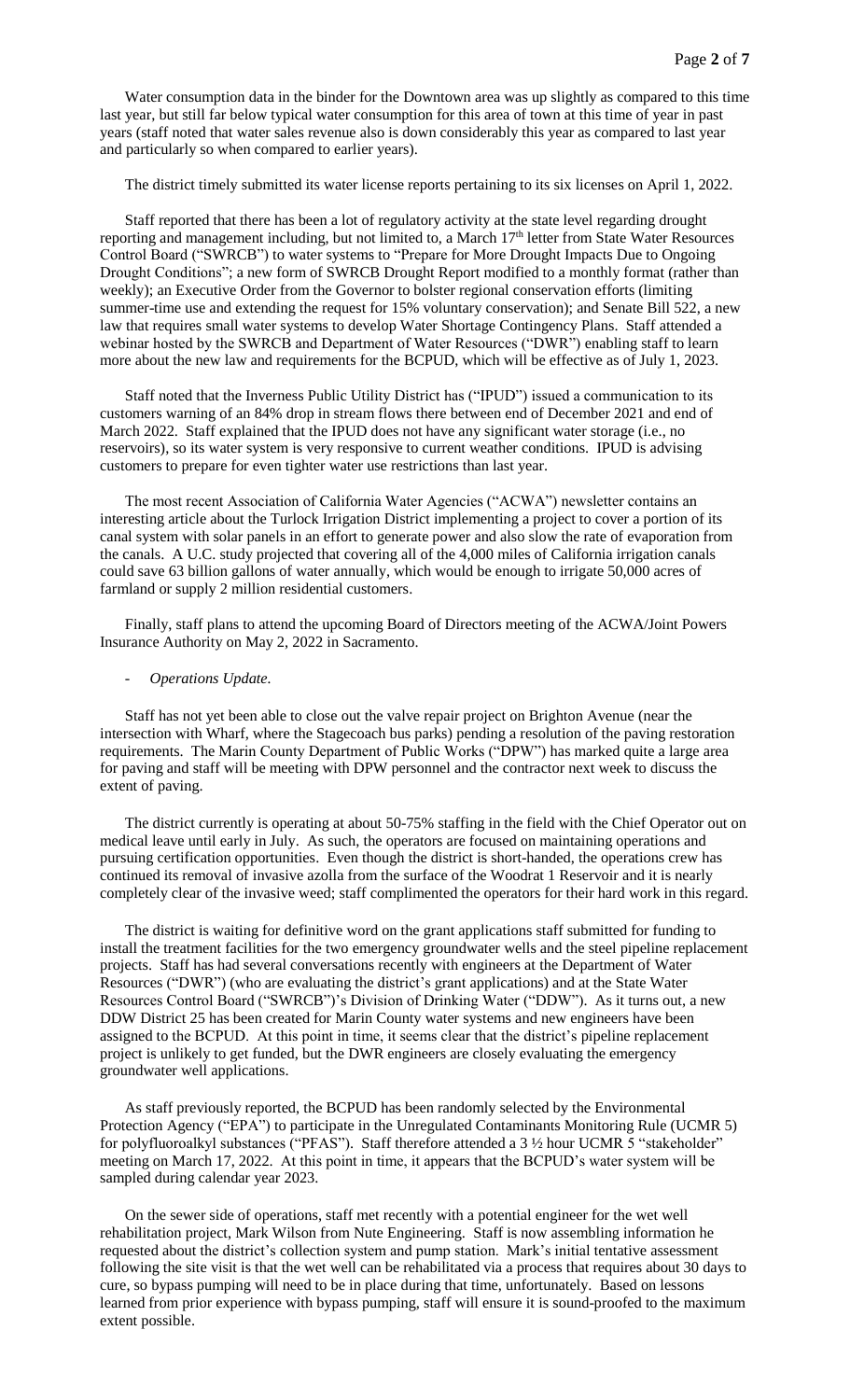Staff continues to work with Kathryn Gies, the district's consulting engineer from West Yost, on the district's wastewater treatment permit transition process with the Regional Board and the request to add the seven Canyon Road connections. Kathryn is preparing a capacity analysis requested by Regional Board staff and expects to complete it within the next few weeks. Regional Board staff have requested a detailed capacity analysis to demonstrate that the ponds and disposal fields have sufficient capacity to accommodate new connections to the BCPUD's system.

The shift operators are working to prepare the spray fields for disposal season, which started on April 15<sup>th</sup> with the goal of disposing of the majority of treated wastewater before the temperatures increase this summer. Last year, the district experienced operational problems due to algae growth in the ponds. Kathryn Gies has advised that the district may need to install a self-cleaning strainer on the discharge side of the irrigation pumps; staff currently is evaluating this recommendation.

Last month staff reported that one of the inverters at the sewer ponds has failed. Staff therefore engaged Day Electric to replace the failed inverter with a refurbished unit provided by the manufacturer, SMA, under warranty. The refurbished unit has been installed and a service report is in the Board binders.

With regard to SB 1383, the new law mandating that all organics are diverted out of landfill, staff submitted the district's Initial Jurisdiction Report that was due on April 1<sup>st</sup>. The district is in compliance with the state law requirement to have an enforceable ordinance in place, with the Board having enacted Ordinance 40. The next steps will be to amend the district's franchise agreement with Recology Sonoma Marin to ensure SB 1383 required responsibilities are fulfilled and work with the County's Zero Waste Marin office on reporting requirements. Staff has executed an updated engagement agreement with the Meyers Nave law firm for the franchise agreement amendment work,

Staff reported that the Marin County Superior Court earlier this month issued an order in the AMJT Capital/BCPUD petition for writ of administrative mandate vs. the California Coastal Commission ("CCC") concerning the Brighton seawall permit. The order grants the petition (in favor of AMJT Capital and the BCPUD) on the grounds that the Commission's disregard of the public comments submitted via pre-recorded video (due to the poor internet service in Bolinas at that time) undermined the public's participation in the hearing process and denied AMJT and the BCPUD a fair hearing. The Court ordered the Commission to vacate and set aside its July 9, 2020 decision on the permit application and conduct a new hearing.

### *Updated Form of BCPUD Right-of-Way Permit*

Staff presented a proposed form of updated right-of-way permit application and permit for the Board's consideration pursuant to discussions at previous meetings concerning the need to more clearly articulate applicant responsibilities for work in the public rights-of-way. Director Smith suggested that in cases where applicants are seeking to install conduits or piping across a right-of-way and in the vicinity of BCPUD infrastructure, that the applicants be required to install such conduit or piping *under* the BCPUD infrastructure, bedded in sand, and with sufficient separation (minimum of one foot, or such other separation as required by BCPUD staff). Discussion ensued about whether as-built plans should be required and/or whether applicants should be required to post a bond; ultimately, the Board decided not to impose those requirements. Director Walker suggested that the applicants be required to allow a BCPUD inspection of their project prior to backfill and compaction. Director Godino concurred, and said staff should either take photographs or otherwise document the project in district records to memorialize the project installation.

D. Smith/L. Comstock all in favor to approve the updated form of BCPUD right-of-way permit as modified by the Board and to authorize staff to issue such permits.

#### *Alliance of Coastal Marin Villages/Coastal Communities Working Group.*

Staff reported that most of the Alliance of Coastal Marin Villages ("ACMV") representatives attended a March 30<sup>th</sup> "listening session" of CCC and Marin County Community Development ("CDA") staff on a new approach to amending the Environmental Hazards ("EH") chapters of the updated Local Coastal Program. The CCC and CDA staff were soliciting stakeholder priorities. ACMV members spoke primarily about the need to protect coastal communities as the "coastal resources" they are per the Coastal Act and urged CCC and CDA staff, when working on the amendments to the EH chapters, to keep in mind that the Coastal Act expressly recognizes the special status of coastal communities and seeks to achieve a balance whereby all coastal resources can co-exist and prosper.

## **6. Request for Financial Relief from Quarterly Water Bill pursuant to BCPUD Resolution 553 – 385 Ocean Parkway (R. Thompson).**

Randall Thompson was present and explained that the water loss was due to a leaking toilet in the home that was repaired as soon as it was detected. Director Smith explained that the Board's general policy with regard to toilet leaks that are not detected in a timely manner is to grant relief for 50% of the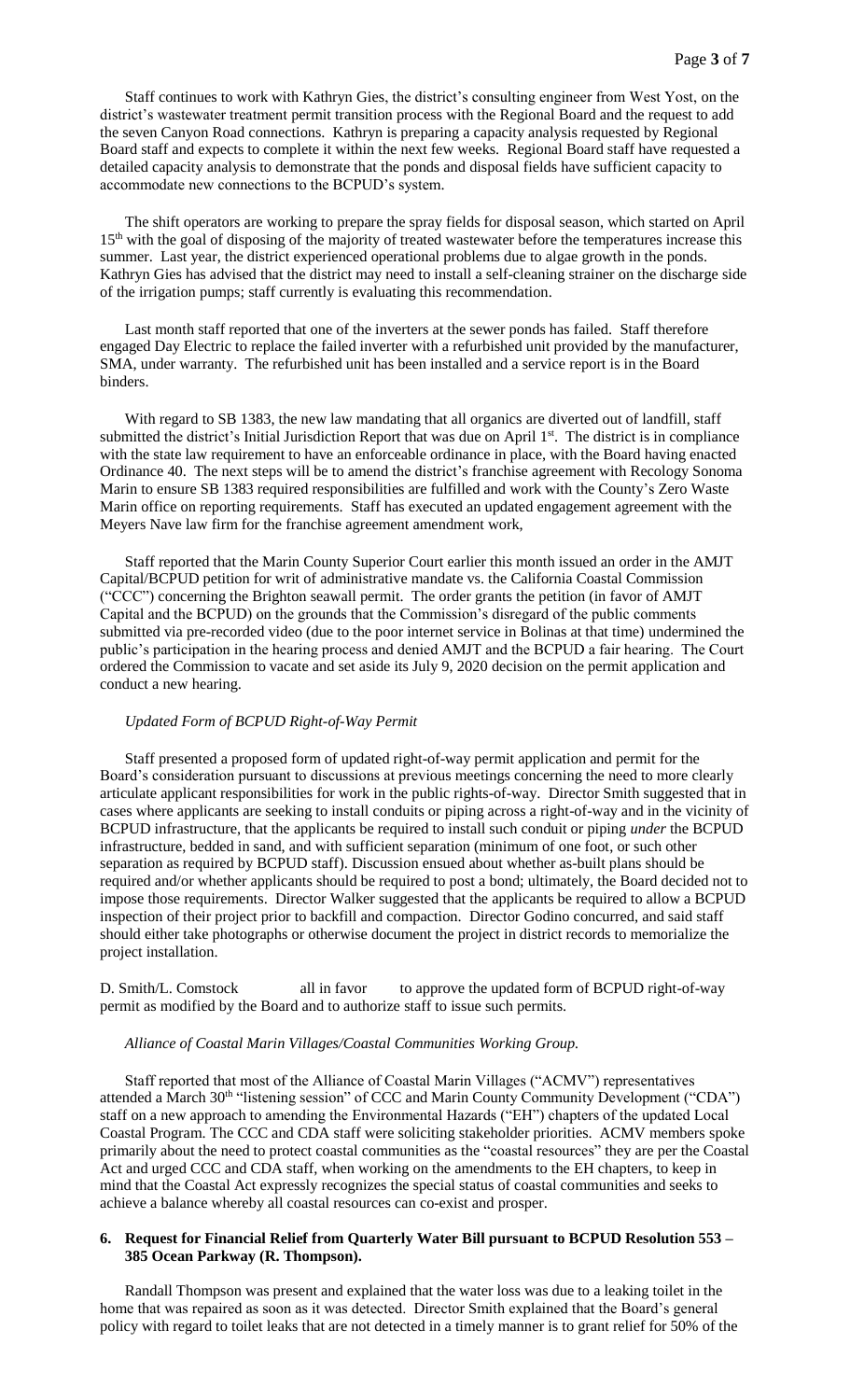water loss due to the leak because there is an expectation that homeowners will be monitoring their properties closely and catch such leaks in a timely manner. Director Smith suggested that the best thing part-time homeowners can do is turn the water off to their home or major appliances when they are not there. Mr. Thompson thanked the Board and said he immediately had the toilet repaired as soon as he was notified of the high use by BCPUD staff.

D. Smith/G. Godino all in favor to forgive 50% of the water loss due to the leak, as determined by the historical average water use at this property for the quarter ending in February during the past three years and, if needed, for the quarter ending May (as the leak was not identified until March 10<sup>th</sup>).

### **7. Proposal to Install a Demonstration Rainwater Catchment and Grey-Water Recycling System in Exchange for Long-Term Lease of a Portion of BCPUD property -- APN 93-092-08, adjacent to 52 Crescente (C. Deam).**

Chris and Lara Deam were present and explained that they bought their home on the Little Mesa in 2016 and are now planning some improvements, including enlarging the home and garage workshop and adding an accessory dwelling unit ("ADU"). Chris said the view from their property is obstructed by a chain link fence that surrounds the BCPUD's adjacent water tank property and he would like to propose that they install a demonstration rainwater catchment and grey-water recycling system for the community to be able to see in action; in exchange, the Deams would like a long term lease on the portion of BCPUD property (from which the BCPUD fence would be removed) to provide a side yard for the ADU. Chris noted that they own the large hillside parcel below their home and the BCPUD tank site, which they have restored with California coastal native habitat to stabilize the land.

In response to questions from the Board, staff said the prior Chief Operator had not been supportive of altering the fence surrounding the water tanks and recommended that the current staff be consulted to evaluate any operational objections to moving the fence; staff also urged the Board to visit the site. Director Comstock commented that it is BCPUD policy not to dispose of any of its land and that even a lease would need to serve a compelling public interest; he said he is not sure the current proposal meets that criteria. That said, he personally does not object to some sort of modification to the BCPUD fence to accommodate their view issue, as long as this is not at district expense. Director Comstock said he assumed the Deams will want some sort of easement on the tank property to install the catchment and recycling system. Director Godino commented that the district may have legal obligations to prohibit access to the tank site with a specific type of fencing; staff agreed to research the question. Chris Deam clarified that they aren't seeking to install the catchment and recycling system on the tank property, but rather at the main BCPUD property/office building, or another property of BCPUD's choosing. As for the fence, he would be happy to work with the BCPUD on a redesign/relocation and pay for the installation. Director Smith said he does not object to his as long as the Chief Operator is on board.

Director Siedman said that based on the discussion, he does not think that the proposal for the catchment and recycling system bears a direct relationship to the BCPUD tank site and he agrees with Director Comstock that a compelling public interest is needed for a lease of BCPUD land. In this case, he said, the main interest is the Deams' interest in improving their view, so that's a personal interest rather than public interest. As such, the BCPUD can work with the Deams as a good neighbor to improve the fence and the Board generally seems willing to do so, subject to the approval of the Chief Operator. Discussion ensued, with other Board members expressing opposition to granting a lease of land but support for a site visit with staff and interested Board members to discuss possible relocation/redesign of a portion of the fence. Director Comstock urged the Deams to think carefully about what they would like to propose as a redesign of the fence in advance of a site visit. Ultimately, it was agreed that a site visit will be scheduled when district staffing levels have improved.

### **8. Proposal for Engineering Services from Gannett Fleming:** *Surfer's Overlook – Bluff Evaluation Update***.**

Ralph Camiccia reported that the Save Terrace Avenue at Surfer's Overlook Committee – himself, Remick Hart, Rudi Ferris, Ken Masterton and Kasey O'Connell – meets periodically about the stabilization of Surfer's Overlook; director Smith has attended some of these meetings. The committee has been concerned for some time about the condition of the County's wooden seawall at the base of the bluff and possible erosion occurring on the face of the bluff below Terrace Avenue. At this point in time, the committee would like to re-engage with the engineers who previously assessed the bluff and prepared a technical report about it in 2011 and have them update that assessment for the BCPUD, which will include an updated assessment of the seawall. The engineers – Drew Kennedy and Bob Millhone – are now at Gannett Fleming. Remick Hart said that there is \$192,000 remaining of the privately raised funds for the protection of Surfers' Overlook; the estimated cost of the Gannett Fleming proposal for engineering services is \$24,890, which would be paid from the private funds (BCPUD would be a party to the agreement with Gannett Fleming). Ralph explained that the committee would like to have this updated assessment performed with the goal of then approaching the County about a rehabilitation of the seawall and requested that BCPUD accept the Gannett Fleming proposal.

L. Comstock/D. Smith all in favor approving the proposal for engineering services from Gannett Fleming at a cost of \$24,890 to be paid from the committee's privately-raised funds.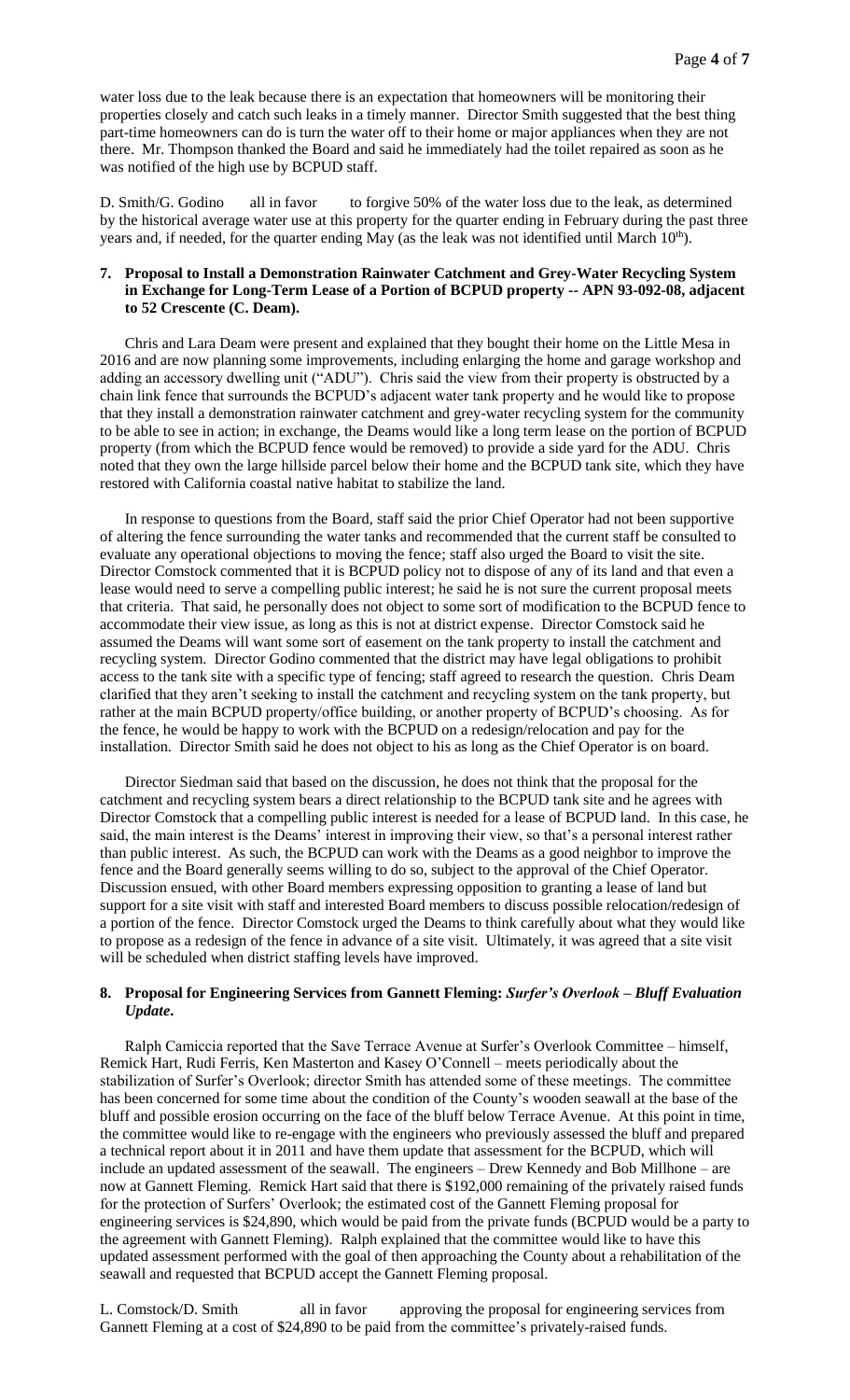Staff commented that while the BCPUD previously relocated its high-pressure water line away from Terrace Avenue at Surfers' Overlook, the BCPUD's gravity sewer line remains located there. In addition, Terrace Avenue has been designated as a critical fire access road. As such, there are compelling public interests in the BCPUD's involvement with the bluff evaluation and it is a critical first step to engage the County as the BCPUD did years ago with regard to the rehabilitation of the road-level retaining walls.

### **9. Proposal for Engineering and Design Services from BKF Engineers; Proposal for Biological Assessment from WRA Associates:** *Both Proposals Relate to the Project to Hard-Surface the Pedestrian/Bicycle Path on BCPUD Lands***.**

Staff explained that both of the proposals relate to the BCPUD project to improve the pedestrian/bicycle path on the Sewer Pond property with Proposition 68 Per Capita Grant Program funds (plus a local match). Staff cautioned that a grant agreement is not yet in place with the state agency pending a decision on the BCPUD's request to eliminate the deed restriction requirement, but some work needs to get started or the district will lose an entire calendar year of pre-construction planning time. In particular, staff said that the WRA Associates' proposal for a biological site assessment is the most timesensitive because there is some plant survey work that must be conducted in the month of April. Staff recommended that the Board approve WRA Associates' proposal for a biological assessment subject to the district's receipt of grant funds, but authorize the expenditure of \$1,000 for the April plant survey. Staff cautioned that if the grant funding is not forthcoming for any reason, the district will be responsible for the payment of this fee.

K. Walker/G. Godino all in favor approving WRA Associates' proposal for a biological site assessment subject to the BCPUD's receipt of Proposition 68 Per Capita Grant funds, but authorizing the expenditure of \$1,000 for the April plant survey.

Director Smith noted that he is hopeful that the available grant funding will be sufficient to cover an extension of the existing path past the Resource Recovery Project and to the property line adjacent to Mike Aitken; this work, however, would require a coastal development permit as it was not covered under the previous permit.

Staff said that the second proposal is for design and engineering services from BKF Engineers, a highly respected firm that was recommended to the district by the Marin Bicycle Coalition and the Marin County Department of Public Works. BKF Engineers have proposed several tasks in addition to the core design and engineering services, including mapping, a topographic survey, a boundary survey and geotechnical investigation, all of which are done for the purpose of minimizing potential change orders during construction. Staff recommended that the Board not take action tonight on this proposal, but rather review it carefully and ask for the engineer to attend a future meeting to answer questions/clarify the components of the proposal. Directors Walker and Smith both expressed strong interest in studying the proposal in more detail. Following a brief discussion, during which director Smith expressed concern about the cost of the BFK proposal and the limit under the grant of 25% of projects costs for nonconstruction activities, directors Walker and Smith agreed to meet and confer with staff and BKF Engineers about the proposal, with the goal of reconsidering it at the May 2022 Board meeting.

Jennie Pfeiffer asked if the Bolinas-Stinson Union School District and the County could be involved in this project given the interest in the students being able to safely take the path all the way to the school and/or downtown (for example, to attend classes at the Bolinas Community Center) adjacent to County rights-of-way. Director Smith explained that the grant terms limit the project to one parcel – the BCPUD's – as the eligible entity. He acknowledged the critical need of the path extension(s) and said he would continue to advocate for this with the County (since part of one of the path extensions would need to be in the County right-of-way) and seek grant funds to do so; at this point, however, focus must be with the project as approved by the state funding agency. When it is time to propose the extension(s) of the path, director Smith said that will be a great time for the school to get involved and be part of the project, along with the County.

#### **10. Proposal for Engineering and Design Services from Stetson Engineers for Replacing Valves and Water Discharge Pipelines Associated with the BCPUD's East and West Treated Water Storage Tanks.**

Staff presented a proposal from Stetson Engineers for engineering and design services needed for a project to replace valves and water discharge pipelines associated with the BCPUD's treated water storage tanks. Staff requested this proposal because this work needs to take place before the rehabilitation of the district's West Tank. As part of this project, the West Tank will be drained and inspected, so progress will be made on that project, as well.

L. Comstock/D. Smith all in favor approving the proposal for engineering and design services from Stetson Engineers for replacing valves and water discharge pipelines associated with the BCPUD's treated water storage tanks at a cost of \$29,798.00.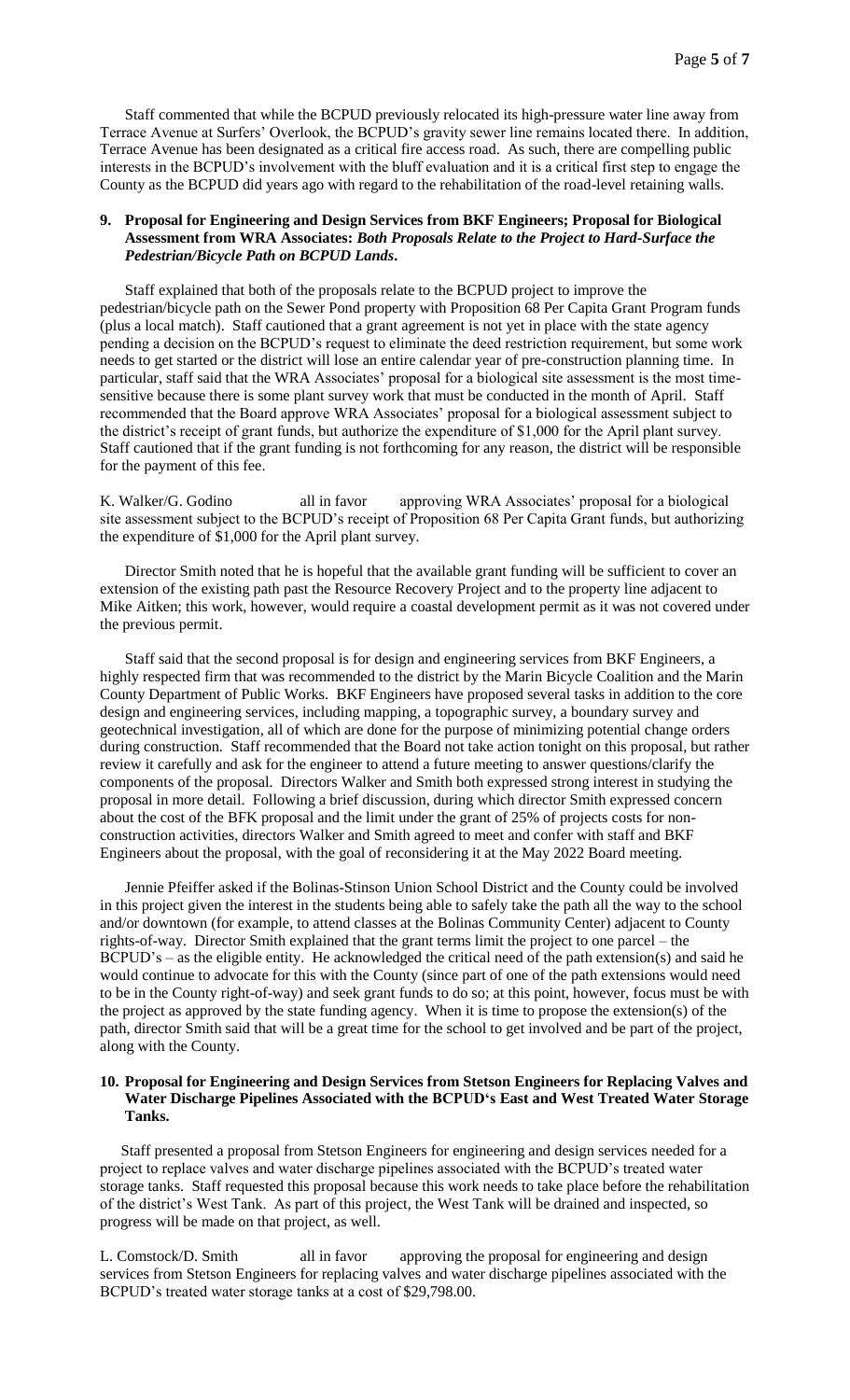### **11. BCPUD Comments on the Marin Local Agency Formation Commission ("LAFCO") Municipal Service Review – West Marin Region:** *Public Draft March 2022*

Staff reported that the Marin Local Agency Formation Commission ("LAFCO") has issued a public draft of its Municipal Service Review ("MSR") for the West Marin Region, including but not limited to the BCPUD. Staff recommended that the district submit a letter of comment to correct some technical misstatements in the MSR relating to the BCPUD's water rights and treatment plant capacity; in addition, staff recommended the BCPUD comment that the two emergency groundwater wells referenced in the MSR are not yet operational or part of the BCPUD's water system and, as such, Marcin LAFCO's suggestion that the BCPUD prepare an update on the status of the water moratorium in light of these wells is premature. In addition, the BCPUD has not yet secured the grant funding needed to add the treatment facilities to bring the wells online, so it could be a year or more before the wells are operational and will require study over a sufficient period of time to assess their yield. Director Comstock expressed support for staff's recommendation, emphasizing that the wells are proposed as emergency sources only, for now, and their sustainable yield is unknown.

L. Comstock/D. Smith all in favor authorizing staff to submit a comment letter from the BCPUD on the Marin LAFCO MSR consistent with the points raised during the discussion of this agenda item.

## **12. Draft FY 2022-23 District Budget and Updated Five-Year Capital Improvement Plan – 2022- 2027;** *draft Proposition 218 Notice re: Proposed Increases to Annual Water and Sewer Service Charges***.**

Staff presented an overview of the draft FY 2022-23 budget and the draft Proposition 218 notice to customers about the proposed increases to the district's annual water and sewer service charges. Overall, the draft FY 2022-23 budget proposes a 9% increase in each of those charges. It should be noted that during FY 2019-20 and FY 2020-21, the BCPUD did not increase these charges at all, and last fiscal year the BCPUD increased these charges by only 3%. Accordingly, to some extent, the 9% proposed increase is a "catch up" with cost-of-living increases. Staff said that revenues from water sales are down due to drought-related conservation and the district's revenue from interest income is down, as well, due to outside economic factors – together, these revenue declines amount to nearly \$100,000 less in expected revenue. At the same time, operating expenses are projected to increase by approximately 14% for a variety of reasons, including increased anticipated costs of employee health benefits as well as professional service fees (\$50,000 for water system engineering and consulting fees and \$25,000 in sewer system engineering and consulting fees for the purpose of moving forward with the district's planned capital improvement projects) and general cost-of-living/inflationary pressures. Staff proposes to offset this operating cost increase by a decrease in planned capital expenditures for an overall increase in district planned expenditures for FY 2022-23 of 5%. Finally, staff noted that during the current fiscal year the district has experienced a high number of emergency repairs on the water and sewer system, as well as unbudgeted professional fees for the groundwater well permit applications, grant application and hydrological analysis/drought planning, all of which has been paid from reserves, so the budget also proposes \$130,000 to replenish those reserves. Staff noted that the deadline for the district to send out its Proposition 218 notice is at the end of April.

L. Comstock/G. Godino all in favor to approve the draft Proposition 218 notice regarding proposed increases to the BCPUD's annual water and sewer service charges.

Staff said that the Finance Committee has confronted the fact that the district has two major multimillion dollar projects on its capital improvement plan: the replacement of the BCPUD office building and the replacement of the steel water pipeline on the Bolinas Mesa. The Finance Committee recommends that the full Board meet to hold one or more working sessions to grapple with how these projects can be financed, as well as possibly reconsider the district's tiered quarterly metered water rates. The last time the Board made any significant change to those rates was during 2007 after multiple Board meetings and extensive study and analysis, so it seems appropriate to reassess them at this time. Following a brief discussion, during which directors Comstock and Walker strongly endorsed the need for this full Board in-person working session, the Board agreed to schedule such a session at the end of summer/early fall when director Godino will be back in town.

### **13. Fiscal Year 2022-23 Memorandum of Understanding re: Compensation and Benefits between the BCPUD Board of Directors and BCPUD Employees.**

Director Siedman noted that the main change in the FY 2022-23 Memorandum of Understanding is a 3% cost-of-living increase in wages for district staff.

D. Smith/L. Comstock all in favor to approve the FY 2022-23 Memorandum of Understanding re: Compensation and Benefits between the BCPUD Board of Directors and BCPUD employees.

#### **14. Volunteer Committee Reports**: